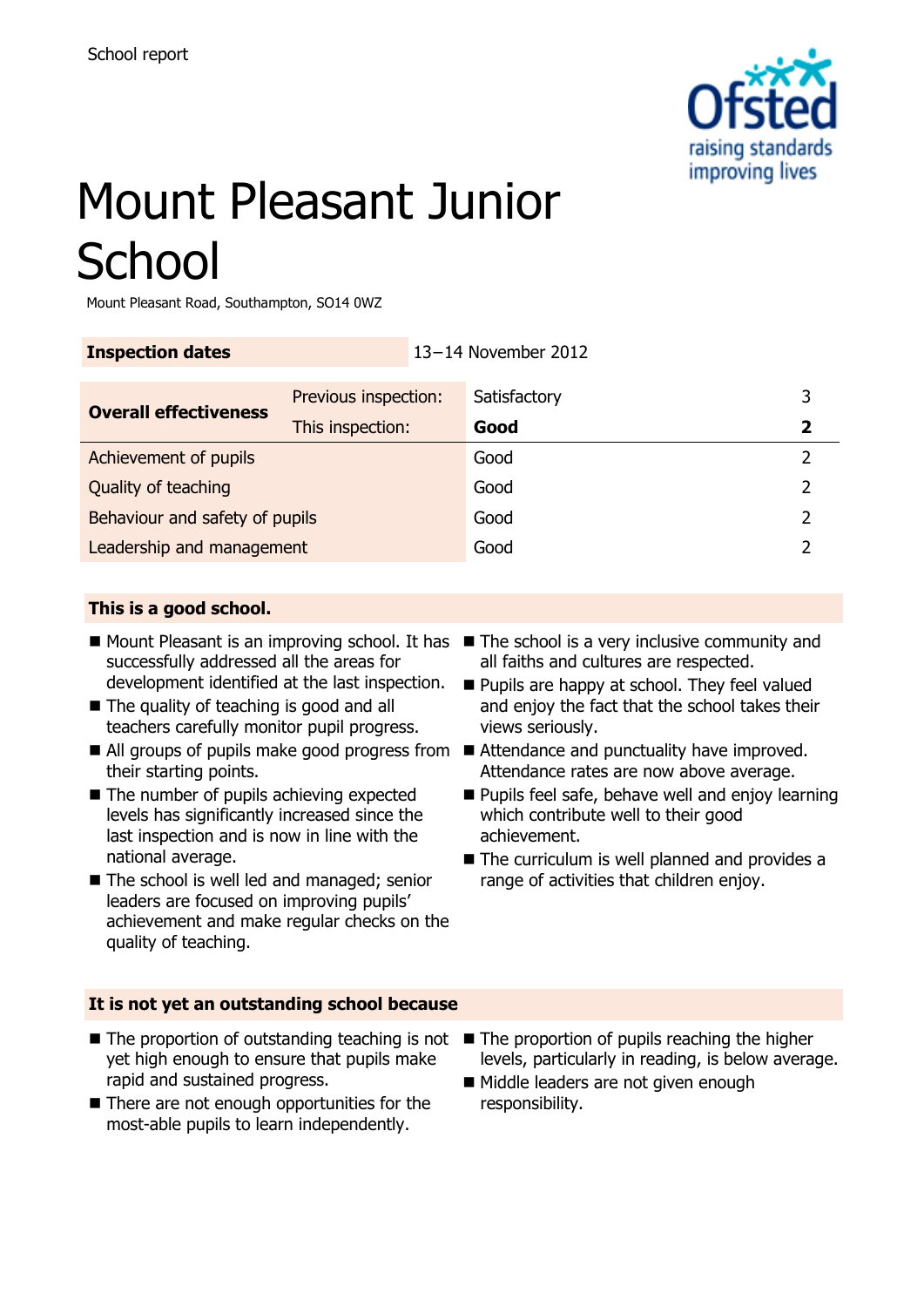# **Information about this inspection**

- Inspectors observed 21 lessons, of which two were joint observations with senior leaders. In addition, inspectors made a number of short visits to phonics sessions (in which pupils are taught about the way sounds and letters are linked) and listened to pupils reading.
- Meetings were held with staff, groups of pupils and the home-school link worker. The Chair of the Governing Body and two other governors were interviewed. A representative from the local authority was also interviewed.
- There were no responses to the on-line Parent View survey. Inspectors held informal discussions with parents in the playground before and after school.
- Inspectors looked at a range of documentation, including improvement planning and records of pupils' progress and attainment.
- The views of the 14 staff who completed the staff questionnaire were also taken into account.

# **Inspection team**

Liz Bowes, Lead inspector and a set of Additional Inspector George Long **Additional Inspector** Margaret Faull **Additional Inspector**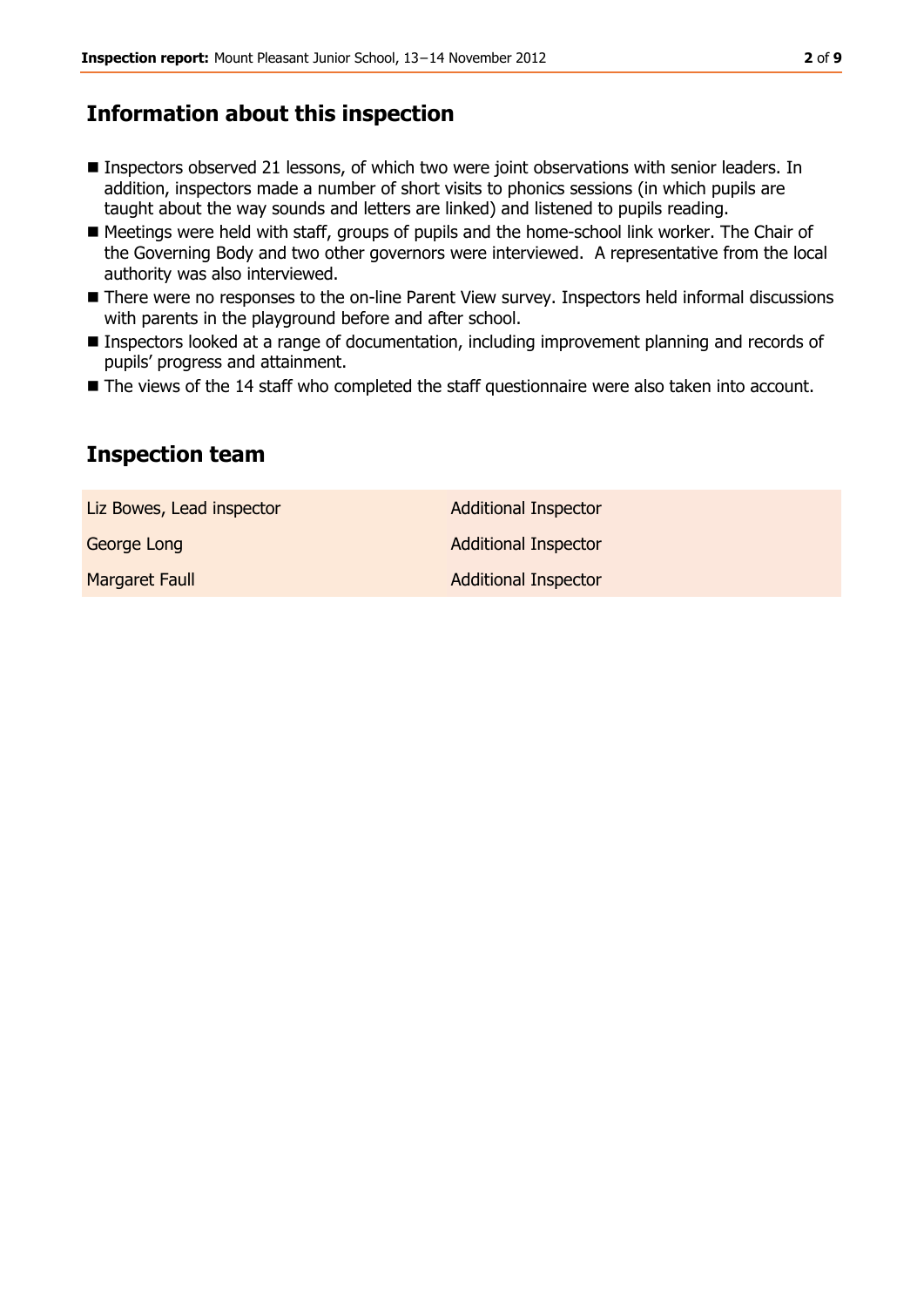# **Full report**

# **Information about this school**

- Mount Pleasant School is an average-sized junior school.
- The proportion of pupils who are known to be eligible for the pupil premium (additional funding provided by the government) is above the national average.
- Almost all of the pupils are from minority ethnic heritages, with the largest groups being from India and Pakistan heritage. There are also increasing numbers of pupils from Eastern Europe. The vast majority of pupils speak English as an additional language, with many at an early stage of learning English. There are twenty five languages or dialects spoken in the school.
- The proportion of pupils supported through school action is above the national average. The proportion supported at school action plus or with a statement of special educational needs is well below average. Their needs relate mainly to moderate learning difficulties and behaviour, emotional and social difficulties.
- $\blacksquare$  The school meets the government's current floor standards, which set the minimum expectation for pupils' attainment and progress.

# **What does the school need to do to improve further?**

- $\blacksquare$  Increase the proportion of outstanding teaching by:
	- providing more opportunities for higher ability pupils to learn independently
	- $-$  providing more opportunities for teachers to observe outstanding practice, both within the school and in other schools.
- Strengthen the leadership and management team in the school by:
	- enabling middle leaders to take on greater responsibility.
- Increase the proportions of pupils attaining the higher levels, particularly in reading, by:
	- monitoring guided reading sessions more closely to ensure all pupils are being stretched
	- $-$  linking guided reading more closely with phonics teaching.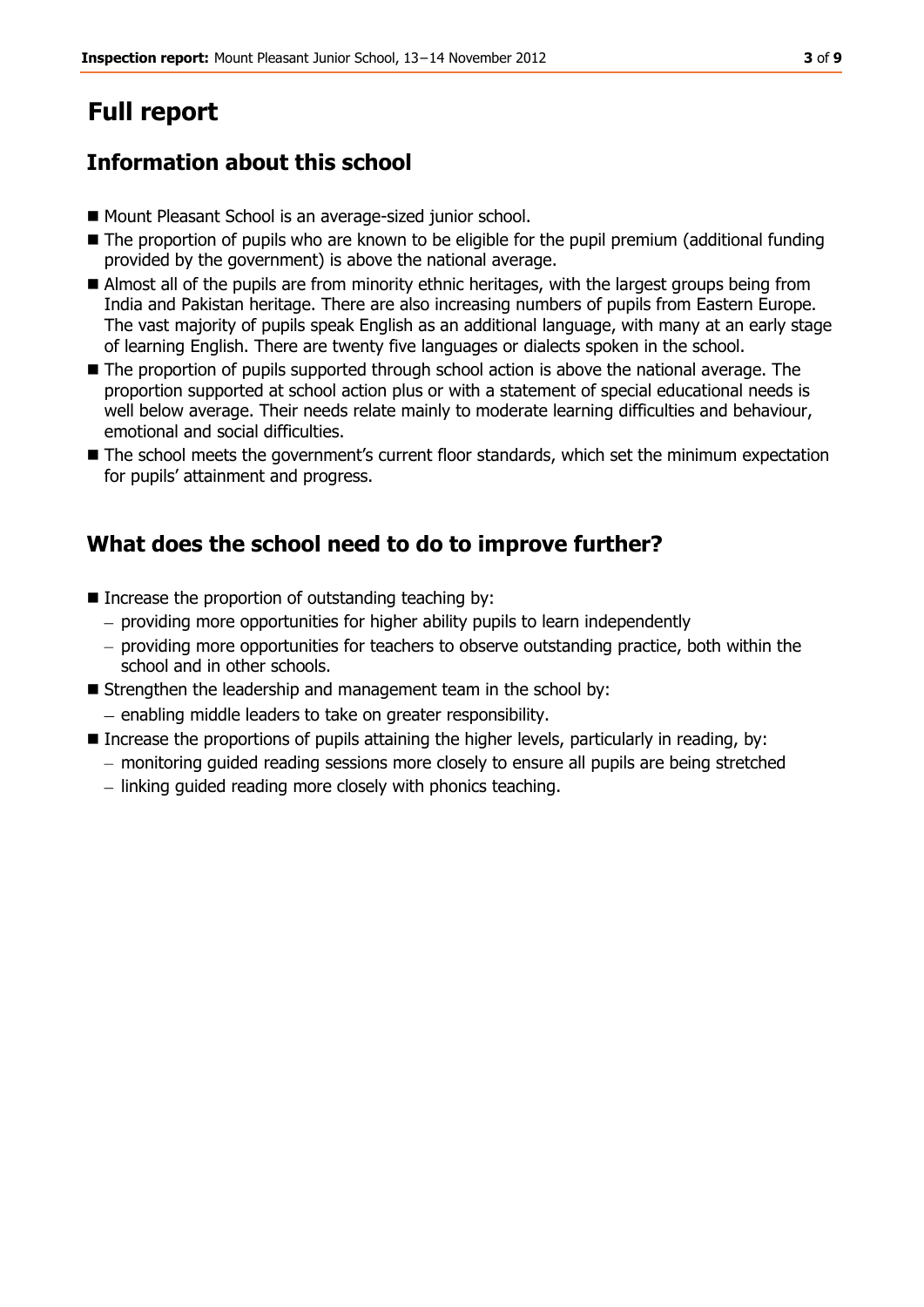# **Inspection judgements**

#### **The achievement of pupils is good**

- 
- Most pupils join the school with skills and knowledge below that expected for their age, particularly in writing and reading. They make good progress and by the end of Year 6 standards are broadly average in reading, writing and mathematics. Too few pupils reach standards that are above average particularly in reading.
- The trend of improvement over recent years has been achieved by a consistent effort by all staff to meet the challenging progress targets for pupils. The school is successful at narrowing gaps in attainment and there are no significant differences in achievement between any groups of pupils. Every half term the school monitors the progress of all pupils and well-targeted intervention sessions ensure that any pupil falling behind is well supported.
- Disabled pupils and those with special educational needs, as well as those who join the school part way through a year, also make good progress because of the extra support they receive.
- The impact of the pupil premium has been effective. Some of the funding has been used to provide dedicated teachers for one-to-one tuition. The school can clearly demonstrate the impact of these intervention sessions and pupils who are eligible are making good progress in reading, writing and numeracy.
- The large number of pupils in the school who speak English as an additional language make good progress. This is because their needs are identified quickly and good quality personalised support is provided.
- In lessons observed during the inspection, pupils made good progress when tasks were well matched to their learning needs and collaborative group work was actively encouraged. In a Year 6 lesson pupils enjoyed acting out the various punctuation signs to the rest of the class.
- Most pupils say that they enjoy reading. A structured programme to teach phonics is newly in place and operates well. However, it is not yet closely linked with guided reading. Although occasional assessments in guided reading are carried out to determine what pupils have achieved, these are not frequent enough, and work in guided reading sessions is not always challenging enough to ensure that pupils make rapid progress.

## **The quality of teaching is good**

- Teachers are very aware of how their pupils are learning and are focused on maximising progress. In an outstanding mathematics lesson in Year 4, the well planned activities were carefully matched to the pupils' ability with the result that all pupils made excellent progress.
- **Pupils'** work is regularly marked so that the pupils know how to improve. By the end of Key Stage 2, pupils are adept at assessing their own work alongside their teachers to identify the next steps in their learning. Pupils are aware of the levels that they are working at and what they need to achieve to reach the next level.
- $\blacksquare$  Much teaching is of a fast pace and meets the needs of all pupils. For example, in an outstanding Year 3 mathematics lesson the teacher quickly adapted the plans to accelerate learning for all pupils. Where teaching is less effective it is characterised by a slower pace and insufficient opportunities for pupils, particularly the more able, to explore their learning independently.
- **Teachers give pupils exciting experiences. For example, pupils were delighted to explore an** interactive model of the Mary Rose and enjoyed questioning visitors on the life and times of the ship.
- Most teachers use questioning well to explore pupils' understanding and to develop their learning. This makes a good contribution to their spiritual, moral, social and cultural development.
- **Pupil premium funding is used to provide effective high quality teaching assistants who monitor** and track the progress of their pupils closely in small intervention sessions. Effective deployment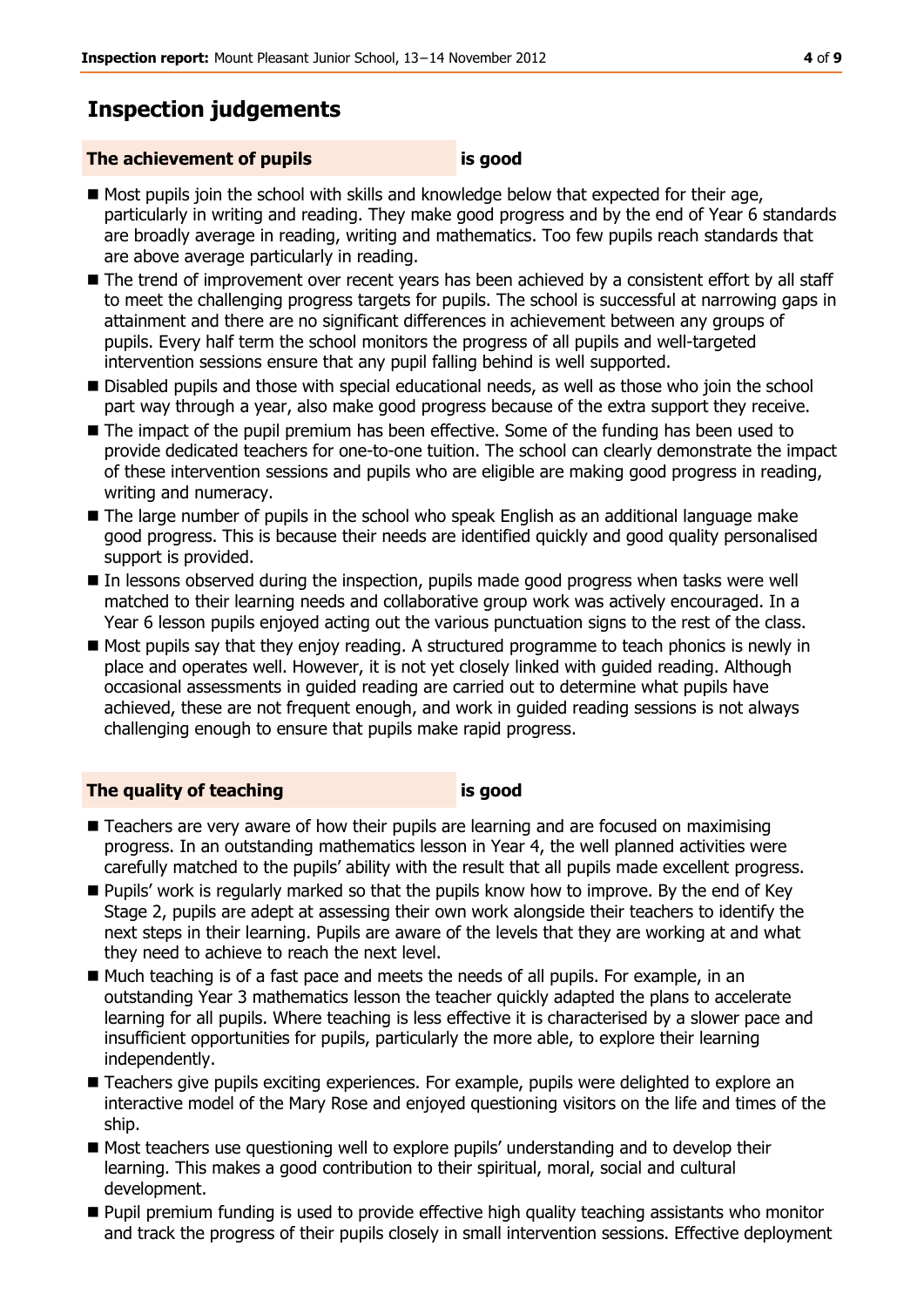of a bilingual teaching assistant ensures that the needs of those who speak English as an additional language are well met.

■ The teaching and support provided for disabled pupils and those who have special educational needs are consistent and effective. In intervention sessions, clear targets and a range of interesting activities make sure that all progress at a good pace.

#### **The behaviour and safety of pupils are good**

- Typically, behaviour over time both in lessons and around the school is good. Children show pride in the fact that those of all faiths and ethnic backgrounds get on so well together and this promotes their social and cultural development.
- In lessons pupils work hard and enjoy their learning. Only rarely was behaviour seen to lapse and this was when the pace of learning was too slow to maintain the interest of the pupils.
- Attendance rates are now above the national figures for primary schools because of rigorous action taken by senior leaders to reduce absence levels. There are very low levels of exclusion. Punctuality has considerably improved and the impact of this is that children have a positive start to their day.
- **Pupils have a good grasp of how to keep themselves safe, both on the internet and outside of** the home and school. Any bullying is dealt with well and pupils are aware of the different types of bullying. Pupils take their responsibilities seriously on the school council. Recently they investigated bullying by devising a questionnaire for all pupils to complete. The findings will be reported back to staff and the school intends to re-write the anti-bullying policy in the light of the pupils' comments.
- Year 6 pupils appreciate the opportunities to develop their independence. This includes setting up lunchtime clubs for Year 3 and 4 pupils; one very successful club is the well-attended craft club. Other pupils select a charity to support and run fundraising activities. Pupils celebrated their successful fundraising for Help the Aged by inviting their grandparents to afternoon tea at the school. These initiates have a positive impact on social development. Pupils also have clear moral views about what is right and wrong.
- Staff in the home-school link project, which is partially funded by the pupil premium, work very closely with families. Their role is to work with underachieving children and families to support learning and attendance. There has recently been a well-received training event for parents to support children who find reading more difficult.

#### **The leadership and management are good**

- The leadership of the school is focused on raising achievement. Effective systems have been put in place to ensure that progress is good and standards are in line with national averages. Now the school has achieved this benchmark, it has created a detailed plan for further sustained improvement with the specific aim of increasing the proportions of pupils achieving the higher levels.
- The leadership team rigorously monitors pupils' achievement by regularly analysing progress data. The team carries out regular lesson observations, looks at pupils work and checks teachers' planning. These systems are also used to identify accurately the training needs for teachers and other staff. The need for teachers to observe outstanding practice both within and outside of the school has already been identified.
- The responsibilities of leaders at various levels are not shared out effectively. Not enough roles and responsibilities are taken on by middle leaders. The impact of this is that senior leaders, particularly the headteacher, are overburdened.
- **Effective performance management procedures ensure that the national Teachers' Standards are** met and link the impact of teaching on the progress of pupils. This enables senior leaders to make fair decisions about pay progression for staff.
- The leadership team is effective at using pupil premium funding. The impact of the various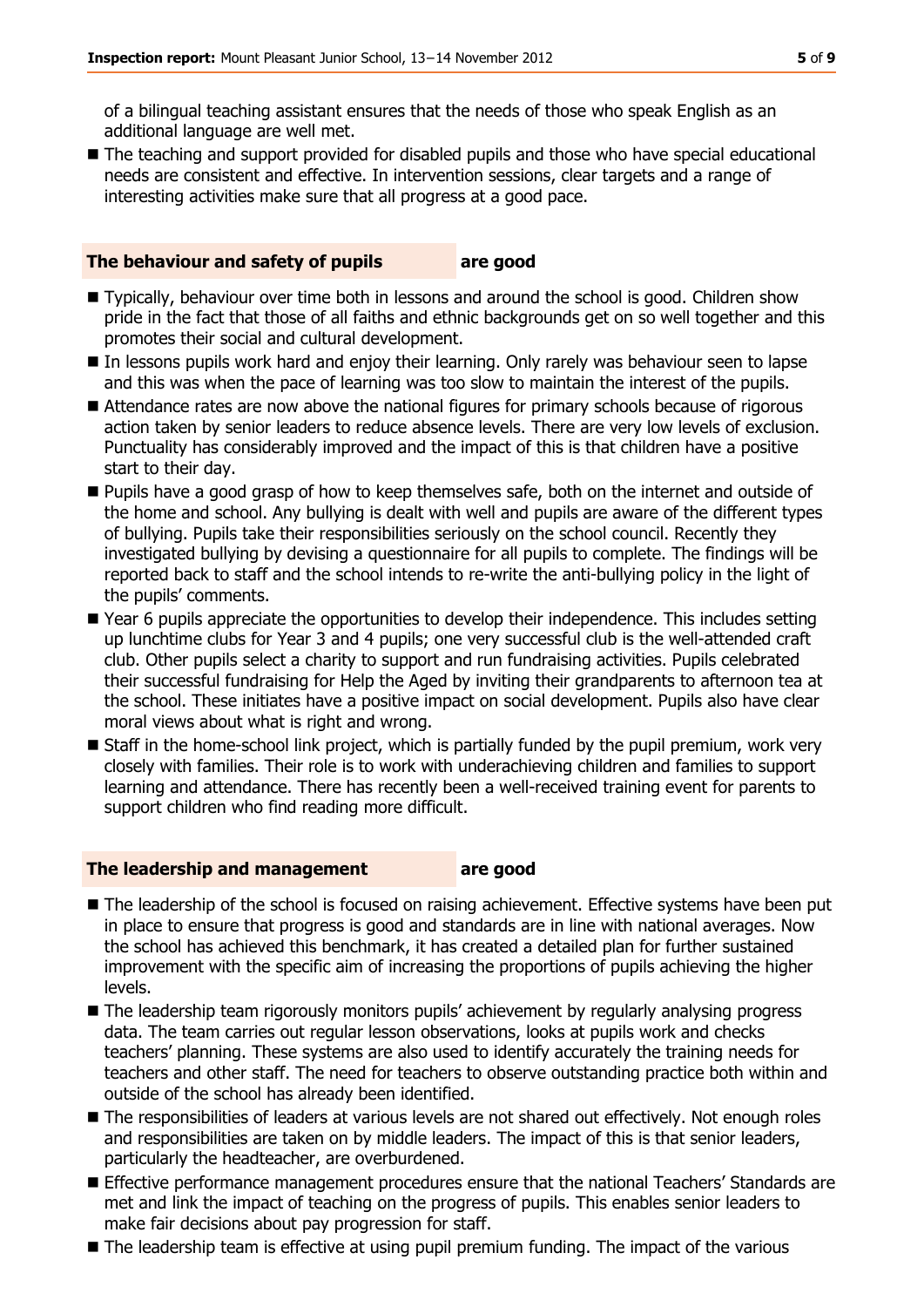intervention sessions and bilingual support has been proved to be effective. Many eligible pupils have made more than expected progress. The school has also effectively targeted the money to provide high quality pastoral support for those who are more vulnerable. Senior leaders are effective in ensuring all pupils take a full part in all school activities and that there is no discrimination.

- Pupils' spiritual, moral social and cultural development is well supported through the curriculum which provides pupils interesting activities through various themes. Tolerance and understanding of different cultures are well supported throughout the school
- The school is becoming increasingly successful in engaging parents and carers. It works closely to ensure parents understand how subjects are taught and how parents can support their child's learning at home. Parents who were met at the end of the day are very supportive of the school.
- The governance of the school:
	- The governing body has a professional approach to budget monitoring, including the use of the pupil premium to ensure pupils make good progress. Governors regularly receive updates from the headteacher regarding the high expectations of teachers regarding pupil progress. They have a clear awareness of performance management and how that links to salary and promotion of staff. However, due to some recent staff changes, not all are fully aware of the quality of teaching in individual classes. The governing body has a clear understanding of the data and comparative performance of the school. It ensures that all safeguarding procedures are effective. Governors have attended training that ensures they are able to carry out their roles well.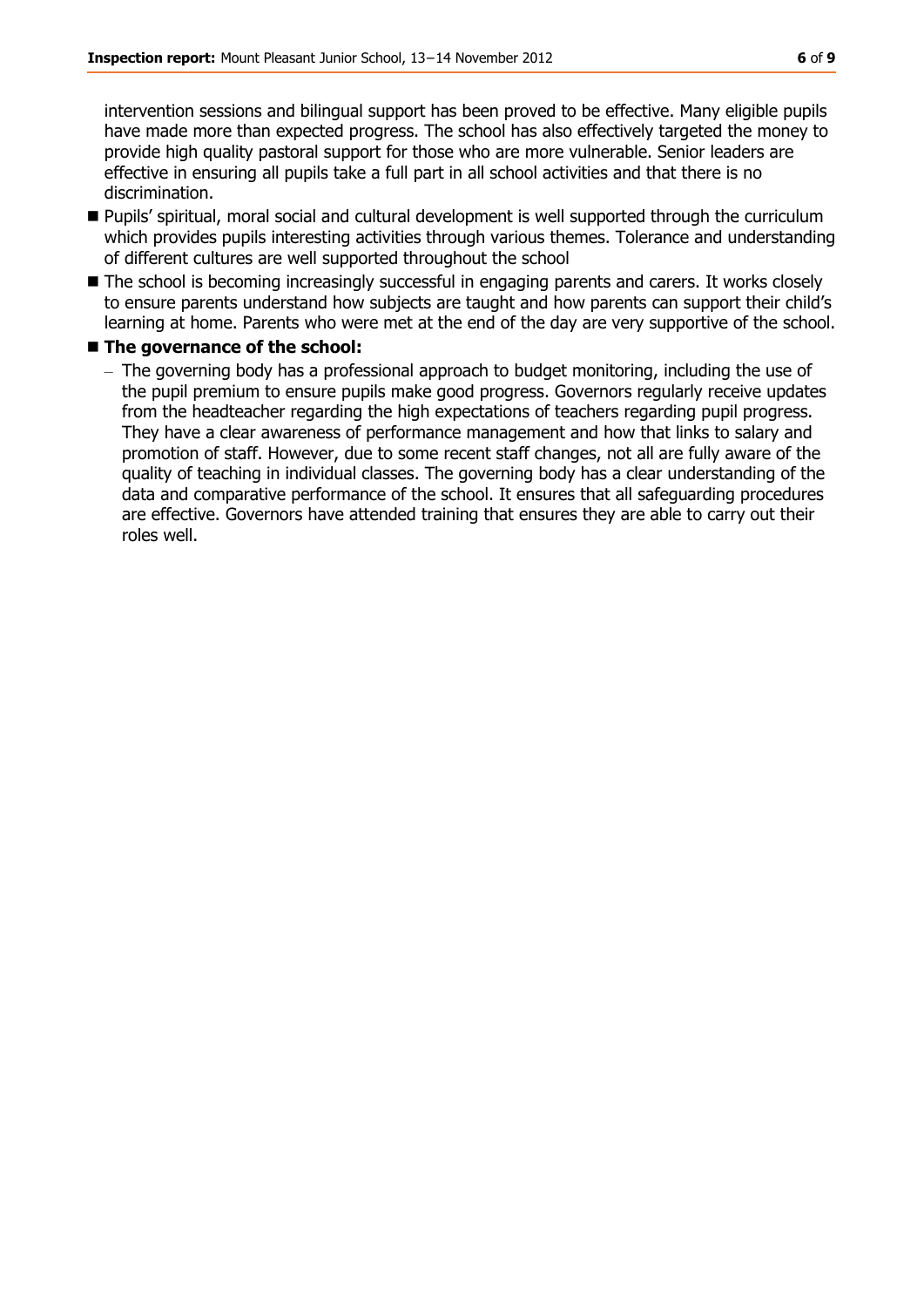# **What inspection judgements mean**

| <b>School</b> |                         |                                                                                                                                                                                                                                                                                                                                                                         |
|---------------|-------------------------|-------------------------------------------------------------------------------------------------------------------------------------------------------------------------------------------------------------------------------------------------------------------------------------------------------------------------------------------------------------------------|
| Grade         | <b>Judgement</b>        | <b>Description</b>                                                                                                                                                                                                                                                                                                                                                      |
| Grade 1       | Outstanding             | An outstanding school is highly effective in delivering outcomes<br>that provide exceptionally well for all its pupils' needs. This ensures<br>that pupils are very well equipped for the next stage of their<br>education, training or employment.                                                                                                                     |
| Grade 2       | Good                    | A good school is effective in delivering outcomes that provide well<br>for all its pupils' needs. Pupils are well prepared for the next stage<br>of their education, training or employment.                                                                                                                                                                            |
| Grade 3       | Requires<br>improvement | A school that requires improvement is not yet a good school, but it<br>is not inadequate. This school will receive a full inspection within<br>24 months from the date of this inspection.                                                                                                                                                                              |
| Grade 4       | Inadequate              | A school that has serious weaknesses is inadequate overall and<br>requires significant improvement but leadership and management<br>are judged to be Grade 3 or better. This school will receive regular<br>monitoring by Ofsted inspectors.                                                                                                                            |
|               |                         | A school that requires special measures is one where the school is<br>failing to give its pupils an acceptable standard of education and<br>the school's leaders, managers or governors have not<br>demonstrated that they have the capacity to secure the necessary<br>improvement in the school. This school will receive regular<br>monitoring by Ofsted inspectors. |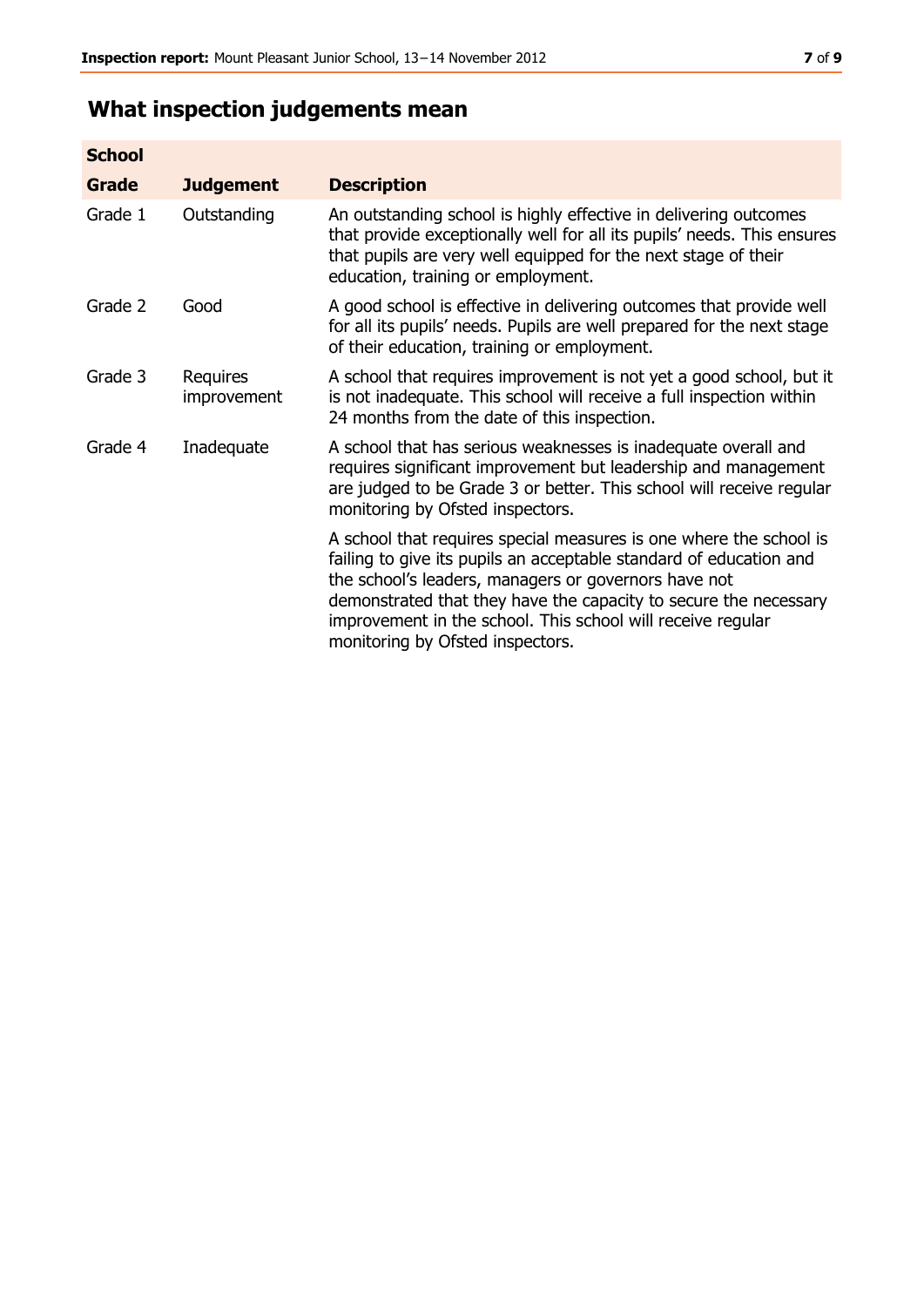# **School details**

| Unique reference number  | 116092      |
|--------------------------|-------------|
| <b>Local authority</b>   | Southampton |
| <b>Inspection number</b> | 401558      |

This inspection of the school was carried out under section 5 of the Education Act 2005.

| <b>Type of school</b>               | <b>Junior</b>                         |
|-------------------------------------|---------------------------------------|
| <b>School category</b>              | Community                             |
| Age range of pupils                 | $7 - 11$                              |
| <b>Gender of pupils</b>             | Mixed                                 |
| Number of pupils on the school roll | 255                                   |
| <b>Appropriate authority</b>        | The governing body                    |
| <b>Chair</b>                        | Rashid Brora                          |
| <b>Headteacher</b>                  | <b>Rob Griffiths</b>                  |
| Date of previous school inspection  | $27 - 28$ May 2010                    |
| <b>Telephone number</b>             | 02380 223624                          |
| <b>Fax number</b>                   | 02380 480020                          |
| <b>Email address</b>                | info@mountpleasant.southampton.sch.uk |